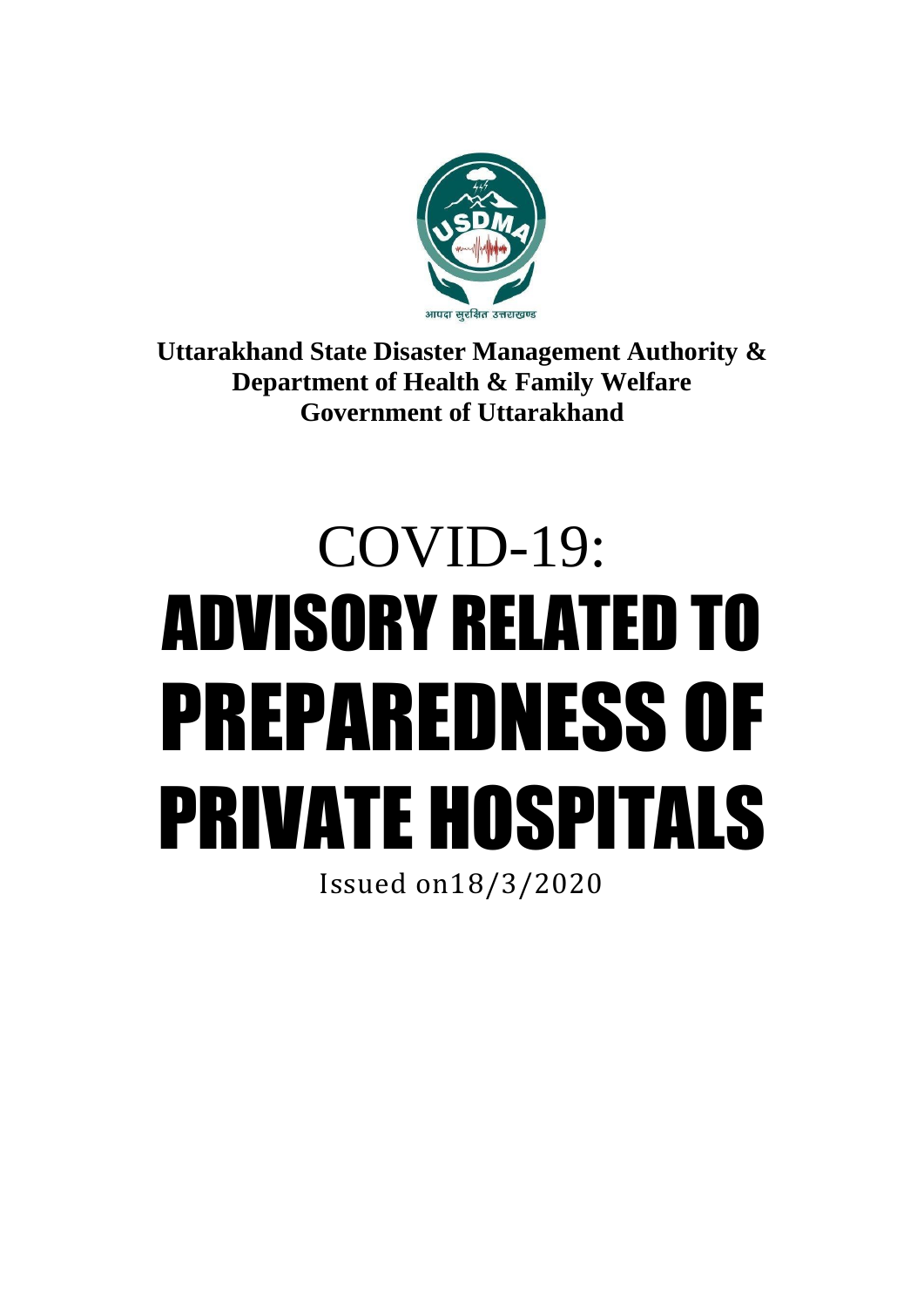# *All activities need to be conducted in consultation with department of health*

**Personnel involved in these operations need to be trained by the master trainers of the district.**

### **Advisory related to Preparedness of Private Hospitals**

### **Advisory**

### **Responsibilities of Private Hospitals**

- Immediately notify any suspected case to the District Medical & Health Officer and State EOC 9557444486
- Refer to detailed protocols like isolation ward, use of PPE and others in <http://hmfw.ap.gov.in/>
- All private hospitals should be prepared for possible arrival of patients with COVID-19.

**All private hospitals should ensure their staff are trained, equipped and capable of practices needed to:**

- **Prevent the spread of respiratory diseases including COVID-19 within the facility;**
- Promptly identify and isolate patients with possible COVID-19 and inform the correct facility staff and public health authorities;
- Care for a limited number of patients with confirmed or suspected COVID-19 as part of routine operations;
- Potentially care for a larger number of patients in the context of an escalating outbreak;
- Monitor and manage any personnel that might be exposed to COVID-19;
- Communicate effectively within the facility and plan for appropriate external communication related to COVID-19.

### **4. Infection prevention and control policies and training for healthcare personnel (HCP):**

a) Facility leadership including the Chief Medical Officer, quality officers, hospital epidemiologist, and heads of services (e.g., infection control, emergency, environmental services, pediatrics, critical care) has reviewed guidelines https://ncdc.gov.in/index4.php?lang=1&level=0&linkid=127&lid=432 and <https://www.who.int/emergencies/diseases/novel-coronavirus-2019>.

b) Facility provides education and job-specific training to personnel regarding COVID-19 including:

- Signs and symptoms of infection
- How to safely collect a specimen
- Correct infection control practices and personal protective equipment (PPE) use
- Triage procedures including patient placement
- **Personnel sick leave policies and recommended actions for unprotected exposures (e.g., not using** recommended PPE, an unrecognized infectious patient contact)
- How and to whom COVID-19 cases should be reported
- **5. Process for rapidly identifying and isolating patients with confirmed or suspected COVID-19:**
- Signs are posted at entrances with instructions to individuals with symptoms of respiratory infection to: immediately put on a mask and keep it on during their assessment, cover their mouth/nose when coughing or sneezing, use and dispose of tissues, and perform hand hygiene after contact with respiratory secretions.
- **Facemasks are provided to coughing patients and other symptomatic individuals upon entry to the** facility.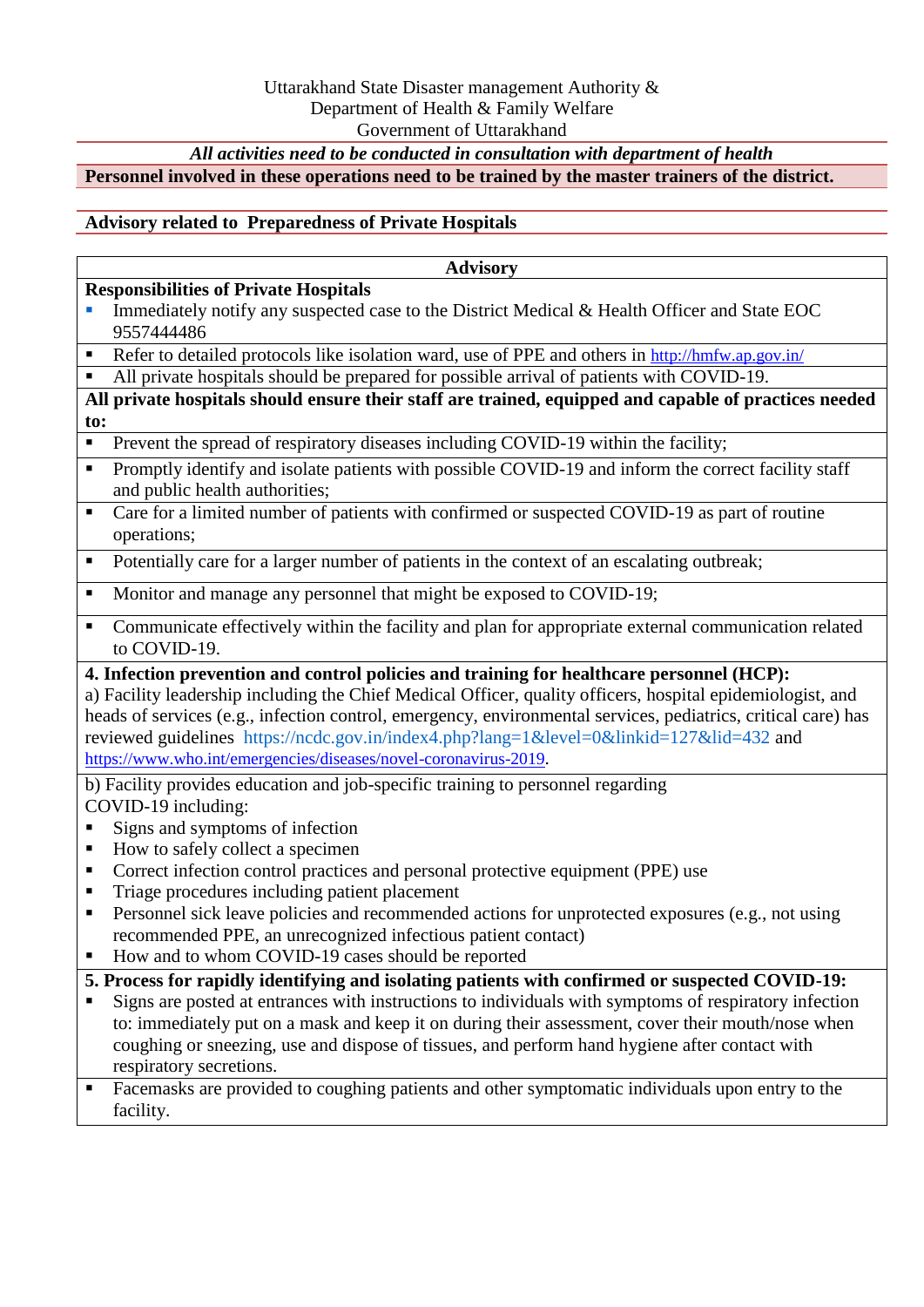- Signs are posted in triage areas (e.g., ED entrances) advising patients with fever or symptoms of respiratory infection and recent travel outside India to immediately notify triage personnel so appropriate precautions can be put in place.
- Alcohol based hand sanitizer for hand hygiene is available at each entrance and in all common areas.
- Facility provides tissues and no-touch receptacles for disposal of tissues in waiting rooms and in common areas.
- Facility has a separate well-ventilated space that allows waiting patients to be separated by 6 or more feet, with easy access to respiratory hygiene and cough etiquette supplies.
- Facility has a process to ensure patients with confirmed or suspected COVID-19 are rapidly moved to an Airborne Infection Isolation Room (AIIR).
- Alternatively, for patients that cannot be immediately placed in a room for further evaluation, a system is provided that allows them to wait in a personal vehicle or outside the facility (if medically appropriate) and be notified by phone or other remote methods when it is their turn to be evaluated.
- **Triage personnel are trained on appropriate processes (e.g., questions to ask and actions to take) to** rapidly identify and isolate suspect cases.
- Facility has a process that occurs after a suspect case is identified to include immediate notification of facility leadership/infection control.
- Facility has a process to notify local or state health department of a suspect case soon after arrival.
- Facility has a process for receiving suspect cases arriving by ambulance.

### **6. Patient placement:**

a) Confirm the number and location of Airborne Infection Isolation Rooms (AIIRs) available in the facility (ideally AIIRs will be available in the emergency department and on inpatient units)

b) Document that each AIIR has been tested and is effective (e.g., sufficient air exchanges, negative pressure, exhaust handling) within the last month. The AIIR should be checked for negative pressure before occupancy

- c) Verify each AIIR meets the following criteria:
	- Minimum of 6 air changes per hour (12 air changes per hour are recommended for new construction or renovation).

d) Air from these rooms should be exhausted directly to the outside or be filtered through a highefficiency particulate air (HEPA) filter before recirculation.

e) Room doors should be kept closed except when entering or leaving the room, and entry and exit should be minimized.

f) When occupied by a patient, the AIIR is checked daily for negative pressure.

g) A protocol is established, which specifies that aerosol-generating procedures that are likely to induce coughing (e.g., sputum induction, open suctioning of airways) are to be performed in an AIIR using appropriate PPE.

h) Facility has plans to minimize the number of HCP who enter the room. Only essential personnel enter the AIIR. Facilities should consider caring for these patients with dedicated HCP to minimize risk of transmission and exposure to other patients and HCP.

i) Facility has a process (e.g., a log, electronic tracking) for documenting HCP entering and exiting the patient room.

j) Facility has policies for dedicating noncritical patient-care equipment to the patient.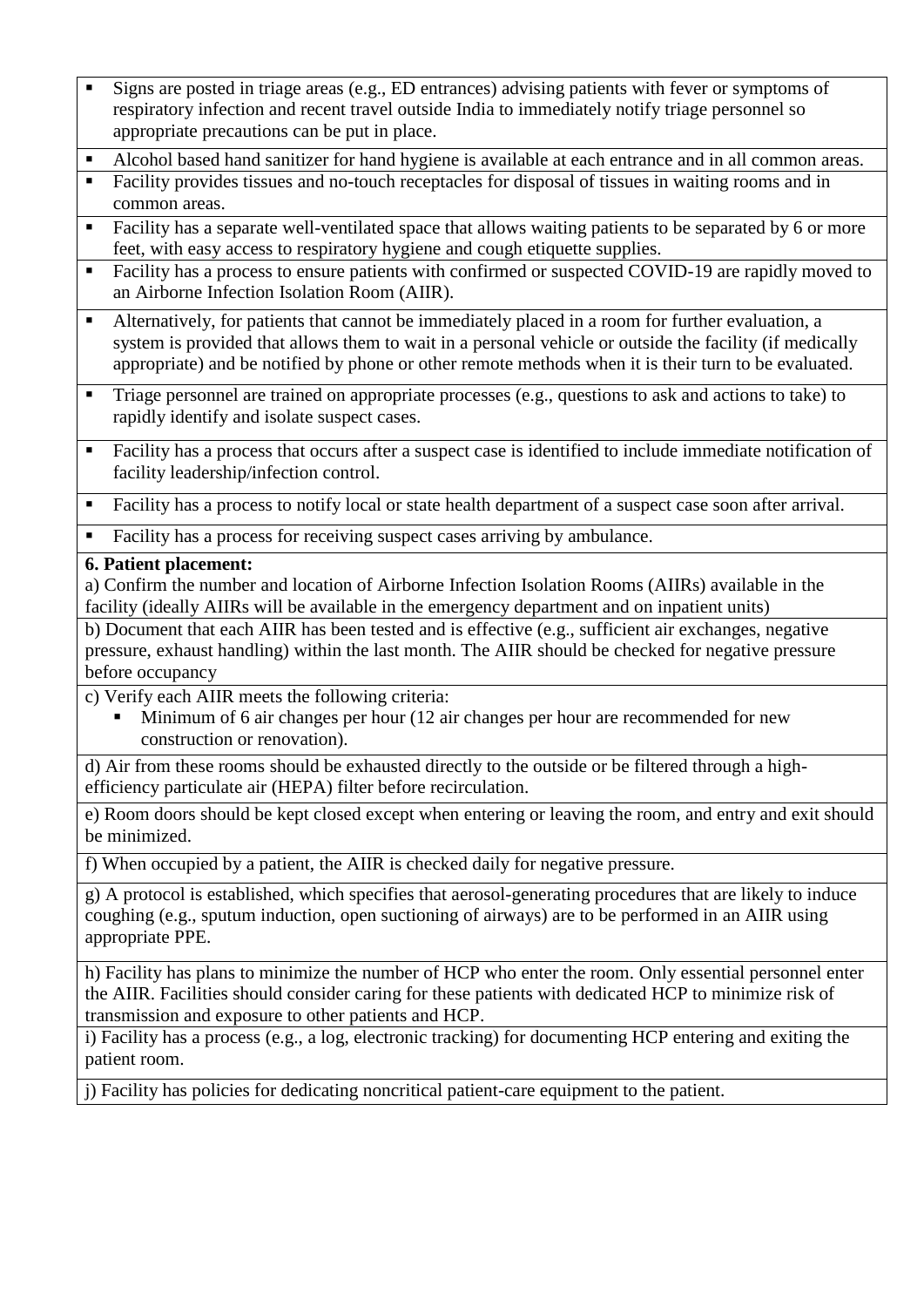## **7. Transmission-Based Precautions**

a) Personal protective equipment (PPE) and other infection prevention and control supplies (e.g., hand hygiene supplies) that would be used for both healthcare personnel (HCP) protection and source control for infected patients (e.g., facemask on the patient) are located in sufficient supply including at patient arrival, triage, and assessment locations.

b) Facility has a respiratory protection program. Appropriate HCP have been medically cleared, fit-tested, and trained for respirator use.

c) HCP receive appropriate training, including "just in time" training on selection and proper use of (including putting on and removing) PPE, with a required demonstration of competency.

d) Facility has a process for auditing adherence to recommended PPE use by HCP.

**8. Movement of patients with confirmed or suspected COVID-19 within the facility**

a) Patient movement outside of the AIIR will be limited to medically-essential purposes.

b) A protocol is in place to ensure that, if the patient is being transported outside of the room, HCP in the receiving area are notified in advance.

c) Patients transported outside of their AIIR will be asked to wear a facemask and be covered with a clean sheet during transport.

### **9. Hand hygiene (HH)**

a) HH supplies, including alcohol-based hand sanitizer are readily accessible in patient care areas, including areas where HCP remove PPE.

b) Facility has a process for auditing adherence to recommended hand hygiene practices by HCP

### **10. Environmental cleaning**

a) Facility has a plan to ensure proper cleaning and disinfection of environmental surfaces and equipment in the patient room.

b) If environmental services personnel are given this responsibility, they should be appropriately trained and fit-tested.

c) All HCP with cleaning responsibilities understand the contact time for selected products.

d) Facility has a process to ensure shared or non-dedicated equipment is cleaned and disinfected after use according to manufacturer's recommendations.

e) Facility uses an EPA-registered hospital-grade disinfectant with EPA-approved emerging viral pathogens claims on hard non-porous surfaces.

f) If there are no available EPA-registered products that have an approved emerging viral pathogen claim for COVID-19, products with label claims against human coronaviruses should be used according to label instructions

### **11. Monitoring and managing Personnel**

a. The facility follows the local/state public health authority's policies and procedures for monitoring and managing HCP with potential for exposure to COVID-19, including ensuring that HCP have ready access, including via telephone, to medical consultation.

b) Facility has a process to track exposures and conduct active- and/or self-monitoring of HCP if required by public health.

c) Facility has a process to conduct symptom and temperature checks prior to the start of any shift of asymptomatic, exposed HCP that are not work restricted.

### **12. Visitor access and movement within the facility**

a) Plans for visitor access and movement within the facility have been reviewed and updated within the last 12 months.